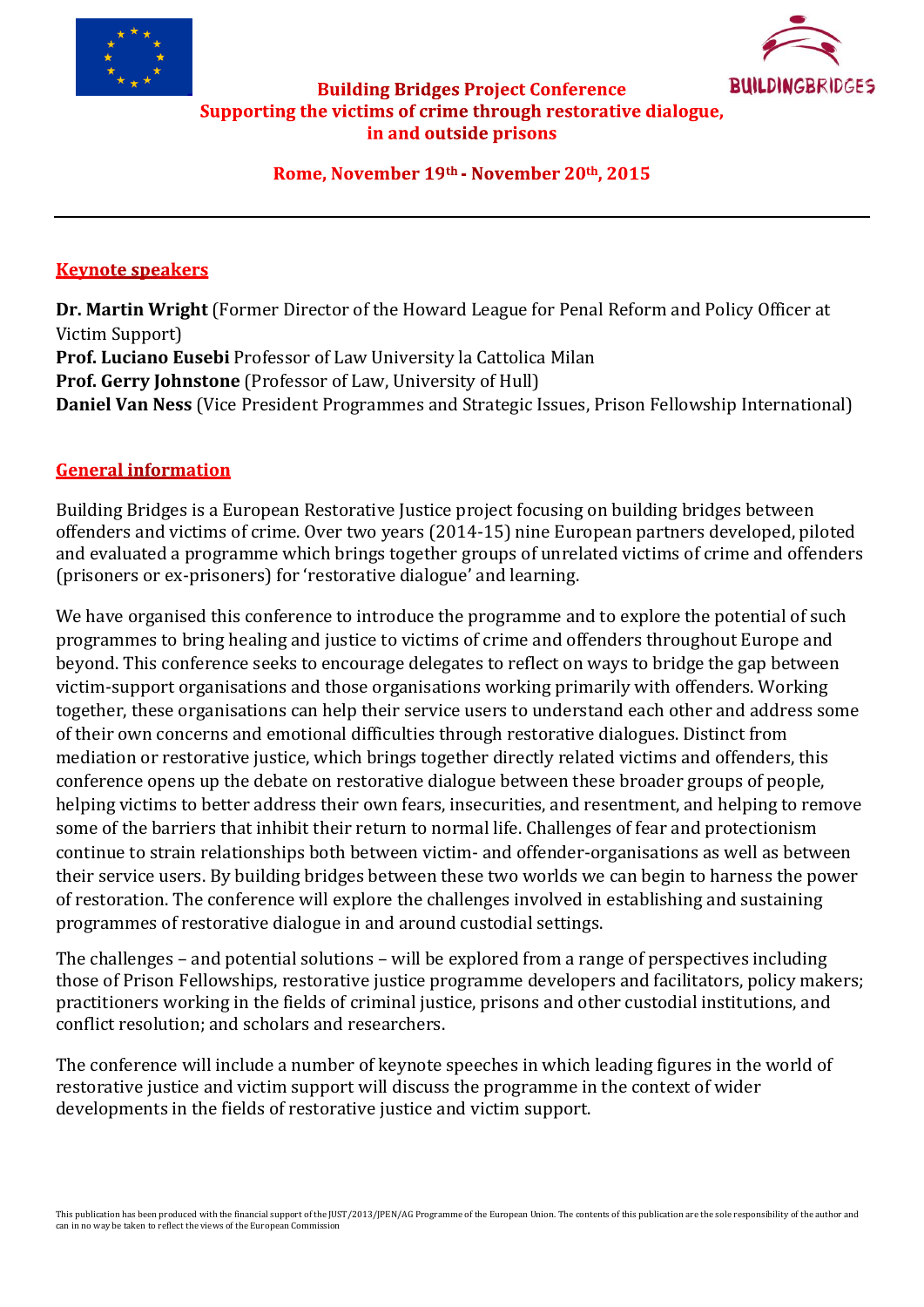#### **Conference themes**

Restoration through victim - offender dialogues; restorative communities; civil society and restorative justice; victim support; victim empathy; offender empathy; tools for facilitators to guide victimoffender dialogues; start your own victim-offender program; preparation for mediation; unrelated victims and offender.

#### **Who should attend**

Prison managers, prison staff, social workers, police, pastoral care and counselling, prison psychologists, mediators, community workers, victim offender mediation organisations, NGO's, churches, mosques, prison educators, victim support organisations, restorative justice organisations, governmental officers.

#### **How to Register and Accommodation**

To book it please send a mail directly to [buildingbridges@consorzioitinera.it](mailto:buildingbridges@consorzioitinera.it)

Venue: Hotel [Bellambriana,](http://www.bellambrianahotelrome.com/index.htm?lbl=ggl-en&gclid=CjwKEAjw2ImsBRCnjq70n_amv14SJAChXijN_h3hElb944aHx8Jl9Wu786vm17U38CLEsIio5ZSI5hoCrWjw_wcB) Via Luca Passi, 6, Rome, 00166, Italy.

#### **Transports and directions from and to the airport**

From- to Fiumicino: <http://www.rome-airport.info/in.html>

From – To Ciampino: <http://www.atral-lazio.com/en/ciampino/fsciampino> <http://www.sitbusshuttle.com/en/ciampino/>

From termini to the hotel:

Take the Metro Line A towards Battistini direction, get off at Battistini station and outside take the bus 546 at the Bonifazi/battistini stop to Ago direction for 7 tops and get off in Via Luca Passi, Passi/ Crisafulli stop

Standard shuttle service from Monday to Friday 8.00-9.45/ 12.45-18.00 from the hotel to Battistini and back for free

Or book the shuttle to go directly to the hotel sending an e-mail to [buildingbridges@consorzioitinera.it](mailto:buildingbridges@consorzioitinera.it)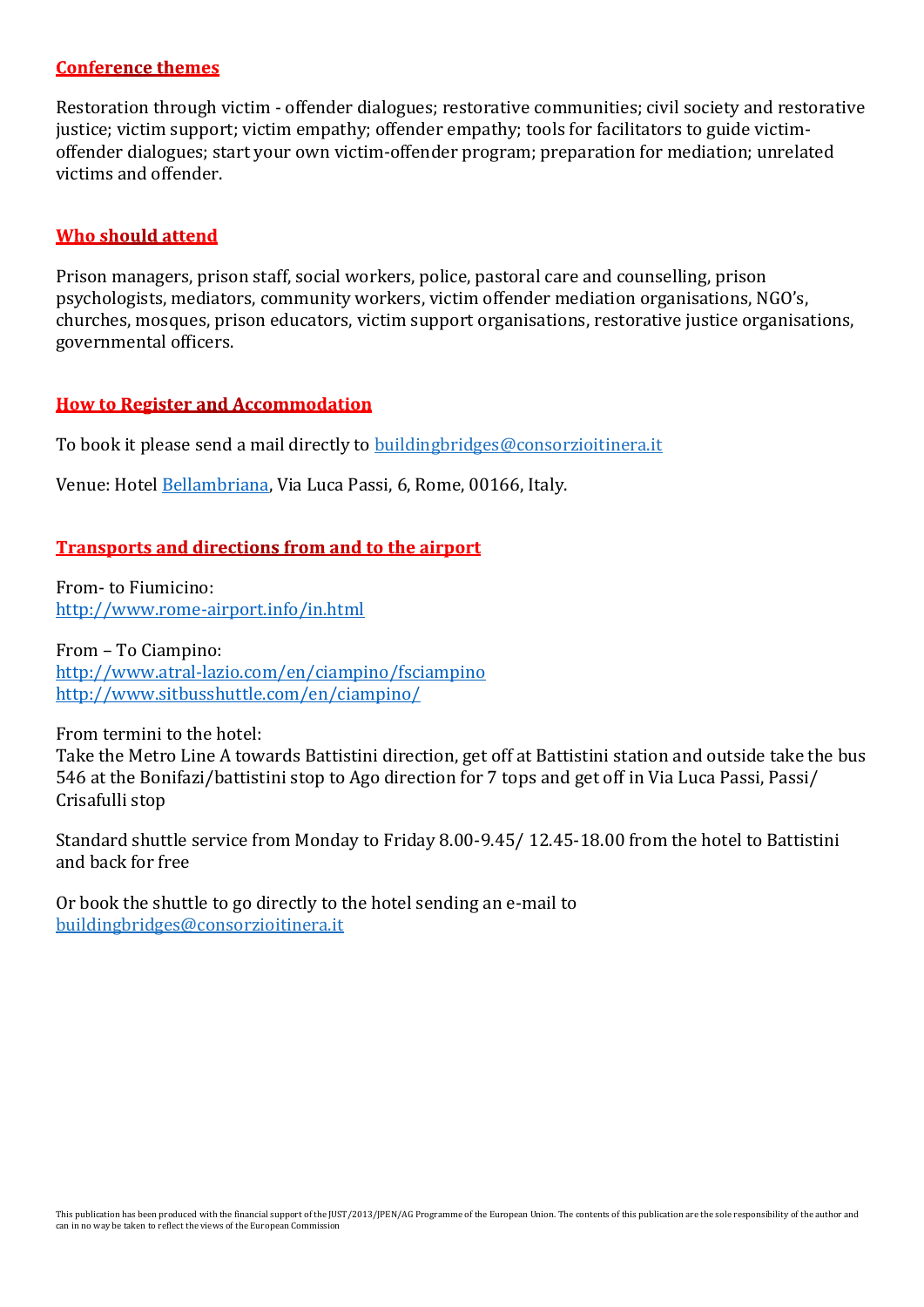

## **PROGRAM OF THE BB CONFERENCE**

## Day 1: November 19

14:00: Welcome & Opening: Building Bridges Overview 14:45 Keynote speaker 1: **Dr Martin Wright**  15: 30: *Coffee break* 16: 15 Keynote speaker 2: **Prof. Luciano Eusebi** 17.15 : Closing

# Day 2: November 20

09:15: Opening – Introduction 09:30 : Keynote speaker 3: **Prof. Gerry Johnstone** 10:10 : Building Bridges project 11:00: *Coffee Break* 11:30: Workshops round 1 13:00: *Lunch* 14:00: Testimony of a prison director; Workshops round 2 15:00: *Break* 15:30: Round Up session: **Daniel Van Ness** 16:00 : Closing of the conference: Thanks giving